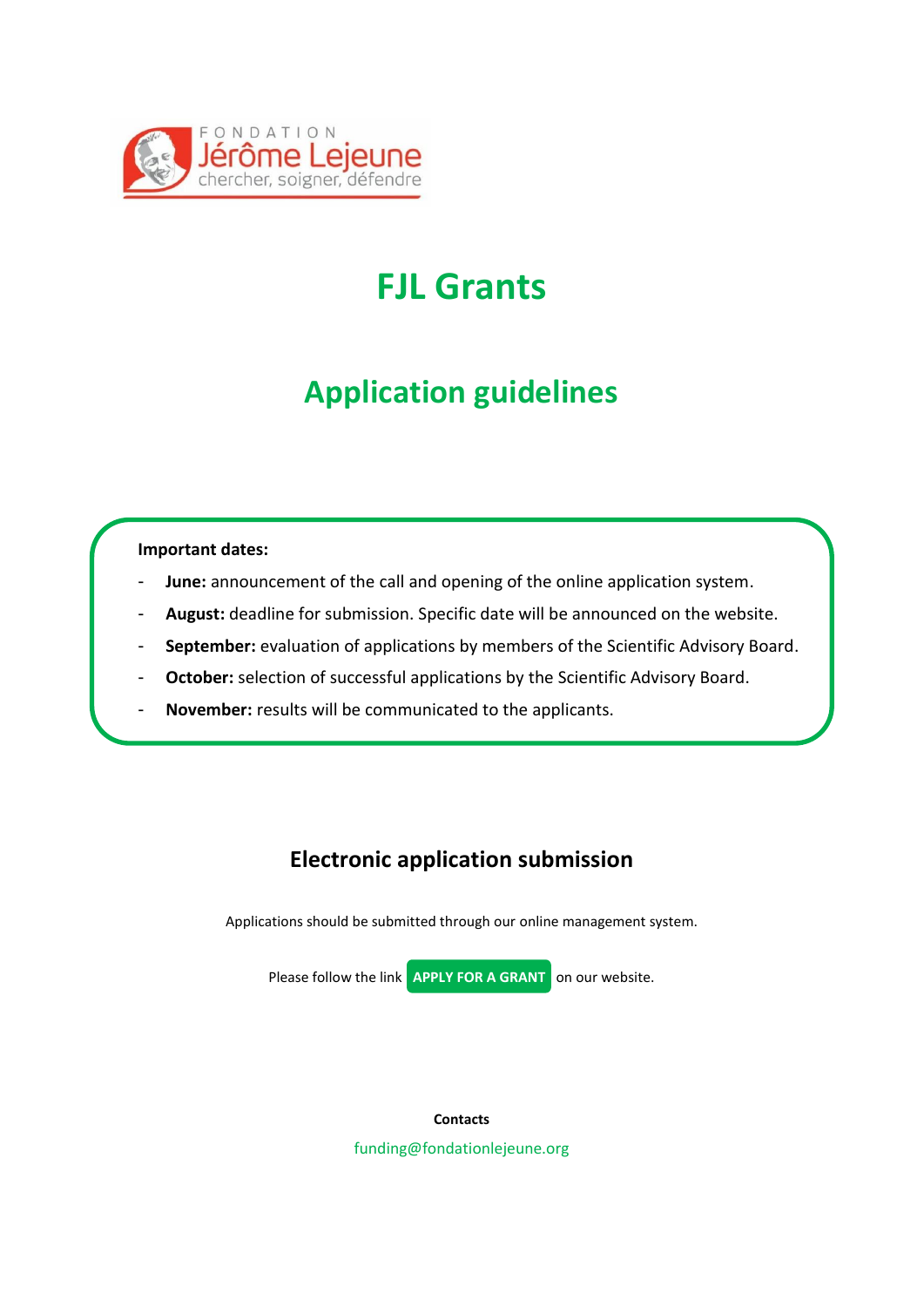## Table of contents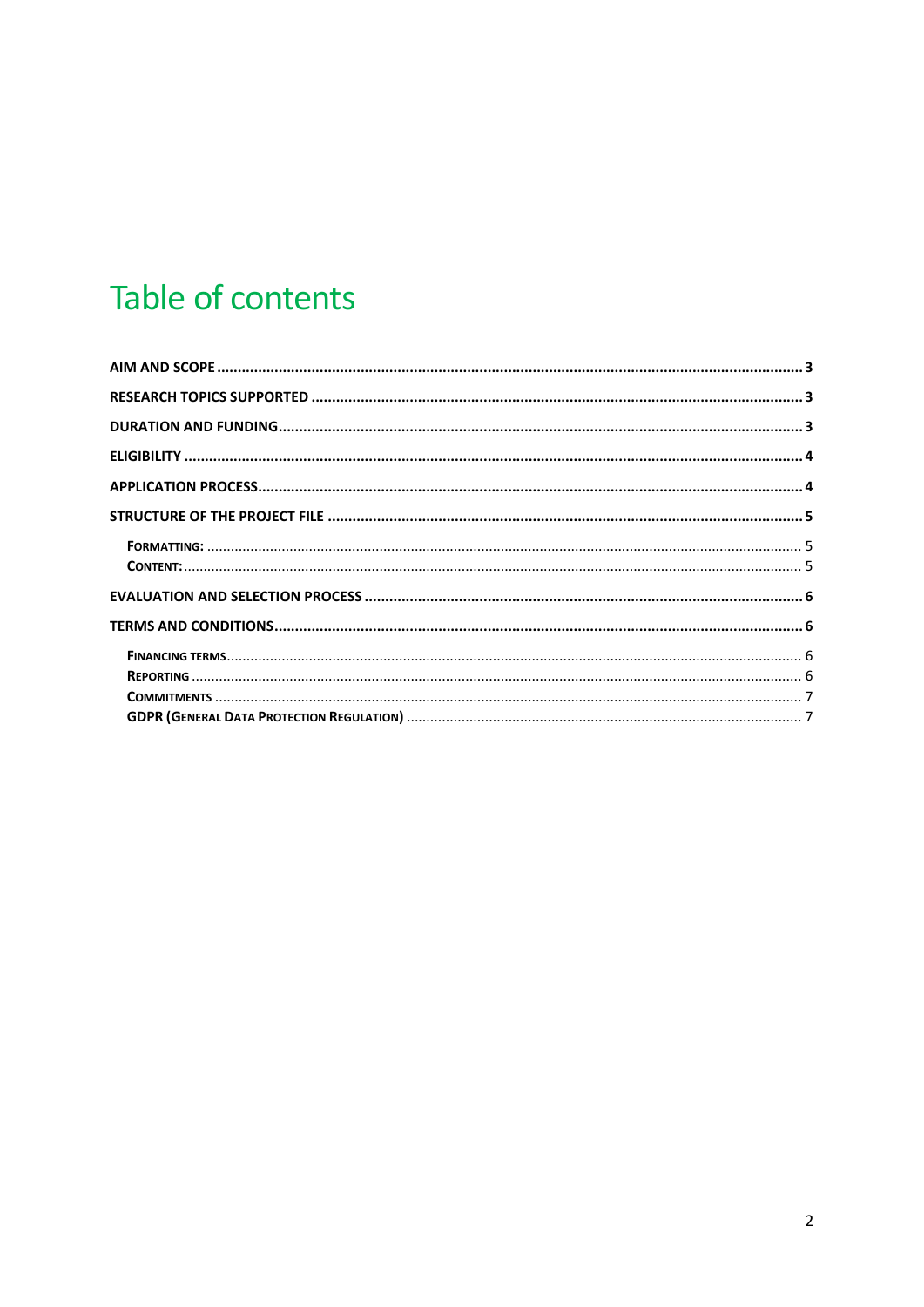## <span id="page-2-0"></span>Aim and scope

The Jerome Lejeune Foundation (FJL) initiates, develops and finances fundamental, translational and clinical research programs in Down syndrome and other intellectual disabilities of genetic origin. The Foundation supports innovative research that will deepen our understanding of these disorders and that can advance the discovery and development of therapies and treatments. Likewise, we sponsor research on pathologies associated with Down syndrome that are also present in the general population (e.g. cardiopathies, leukaemia, sleep apnoea, Alzheimer's disease). This strategy, which we termed research on cross-pathologies/co-occurrent diseases, enables to pool efforts, cross-reference results and develop molecules for the benefit of several therapeutic targets.

### <span id="page-2-1"></span>Research topics supported

Research proposals must fall within the priority research areas defined by the Jerome Lejeune Foundation strategic plan.

The **2022 Autumn call for FJL Grants** is aiming at supporting fundamental, translational and clinical research programs related to **Down syndrome**.

Only research projects focusing on the above topic will be considered for funding.

## <span id="page-2-2"></span>Duration and Funding

- 1) Grants are awarded for 12 or 24 months to carry out the research program.
- 2) We offer two types of schemes:
	- a. Pilot or exploratory grants for early stage research projects. Grant amount 40.000 €
	- b. Advanced grants for projects that have some preliminary data. Grant amount 80.000 €
- 3) Payments are made in two instalments to the host institution:
	- a. An initial payment (50 % of the grant amount) is made when the financing agreement is signed.
	- b. A second payment (50 % of the grant amount) is made at 12 months, following the reception of an intermediate report (see terms and conditions below) and positive review from the evaluators.
	- c. Grant payment for research programs that last 12 months, are made in full when the financing agreement is signed.
- 4) Research programs must start no later than six months after signing the financing agreement.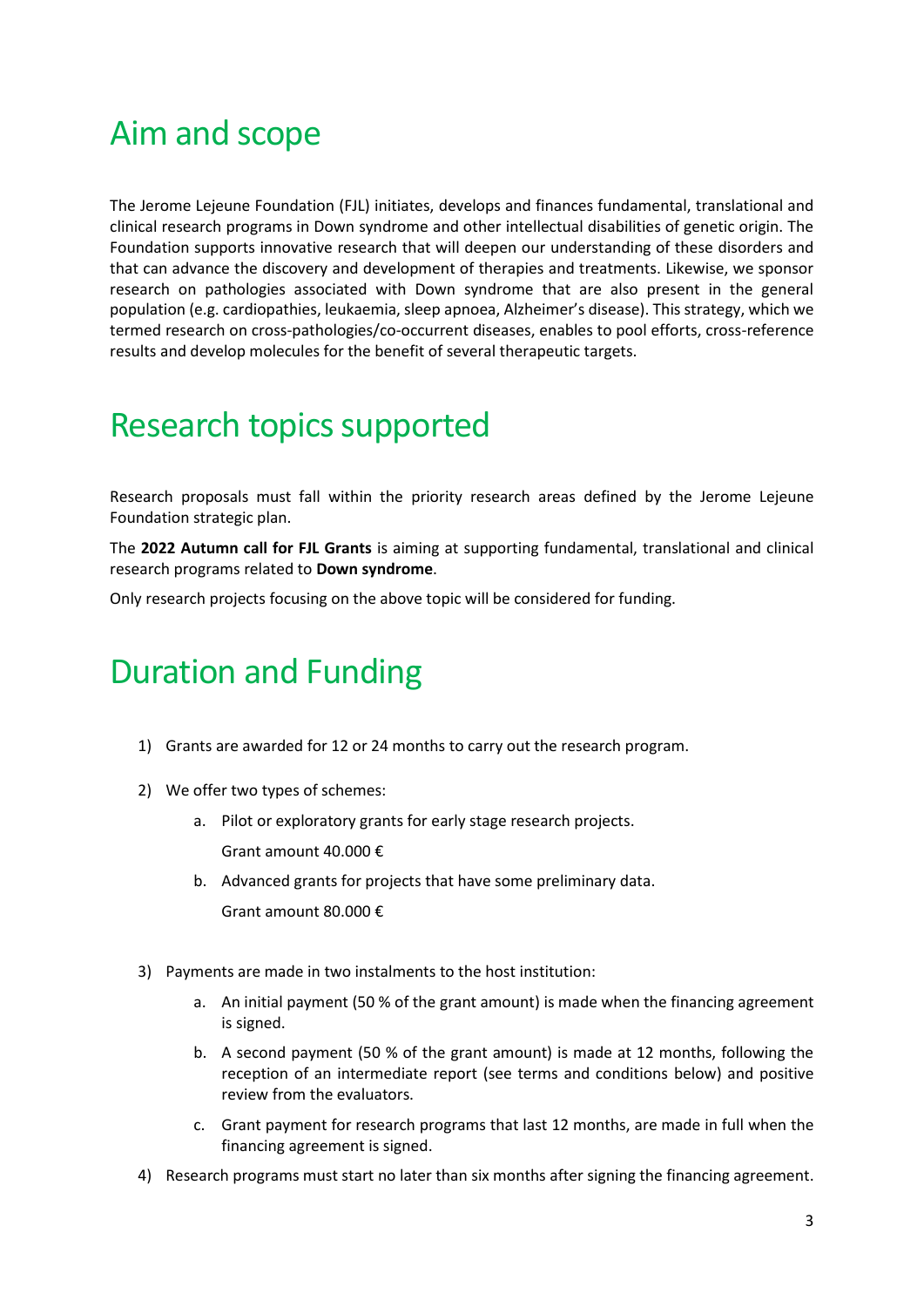5) The Grants are intended to cover the cost of installation, consumables, equipment, scientific communication (conferences, publications) and salaries. The request to fund salaries must be less or equal to 50% of the total amount of the grant. The grant does not cover salary for the principal investigator. Administrative costs/overheads must be ≤ to 10% of the total amount of the grant.

## <span id="page-3-0"></span>**Eligibility**

- Principal investigators of any nationality and that hold a long-term appointment within an academic institution (e.g. university, hospital, research center) at least for the duration of the research project.
- Applicants must hold a PhD, MD, PsyD or equivalent degree at the moment of the application.
- Applicants should demonstrate that they have the scientific or medical expertise required to conduct the project, or else that appropriate collaborations are in place.
- Applicants must demonstrate an excellent track record and submit an outstanding proposal.
- Applicants must not have an ongoing Grant from the Jerome Lejeune Foundation. However, applicants with a Grant in its final stage (i.e. they have submitted the final report) are allowed to apply provided their previous work has received a favourable evaluation.
- Applicants are permitted only one application per call.
- The request should fall within the topic of the call.
- Funded researchers must agree to the possible visit by a Jerome Lejeune Foundation representative for observation and progress assessment.

## <span id="page-3-1"></span>Application process

Applications for an FJL Grant are accepted via the FJL online application system.

The application deadlines will be announced on the website at the beginning of June. Complete applications will be evaluated in the September-October and results will be announced no later than November.

The online application system will be open mid-June. Applicants need to register for an FJL online application account. Once the registration email has been received applicants can start an application.

Applications must be written in English and follow the formatting and structure outlined below.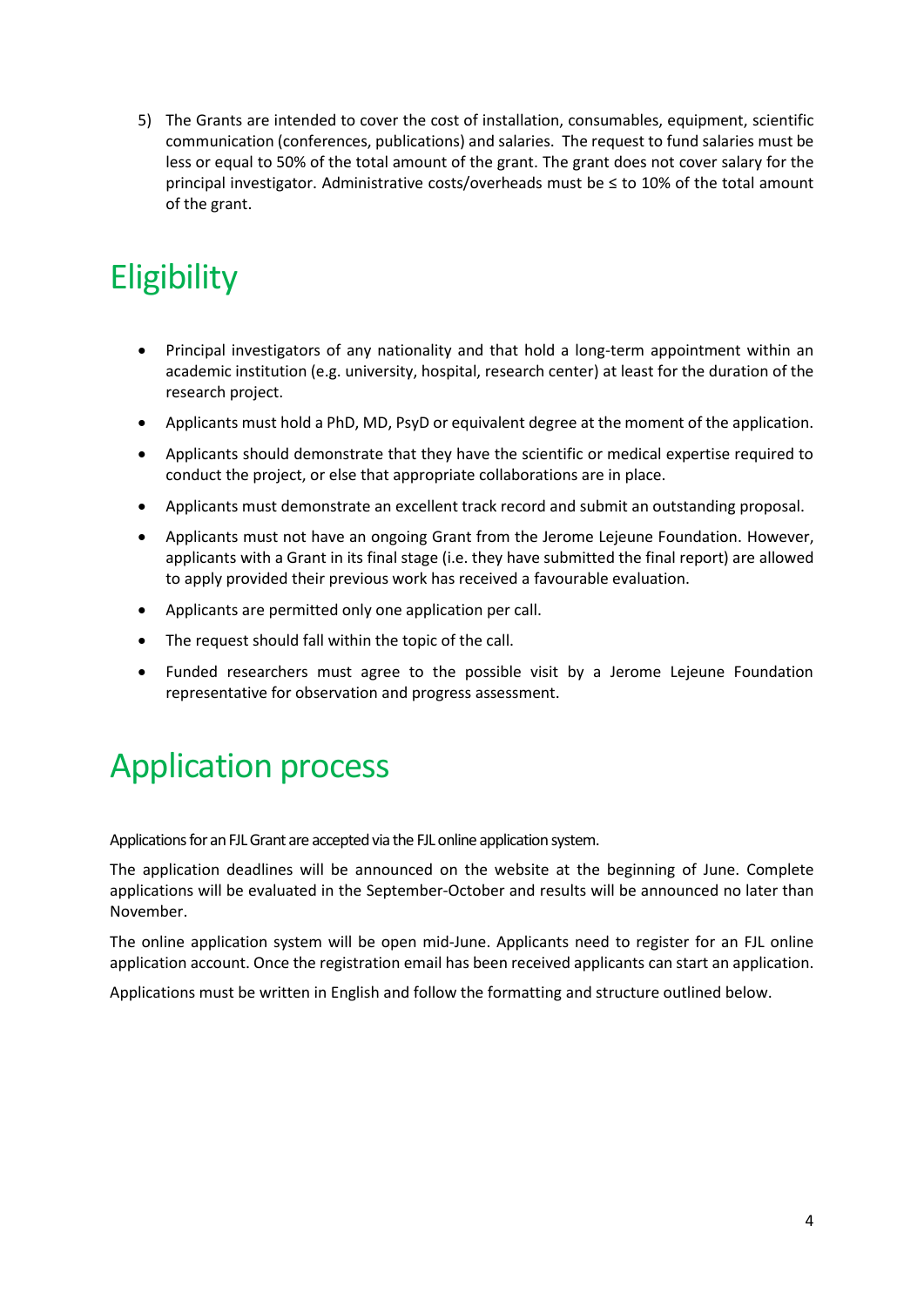# <span id="page-4-0"></span>Structure of the project file

### <span id="page-4-1"></span>**Formatting:**

- Maximum 10 pages including figures. Ethical Statements and References do not count on the page limit.
- Font: Arial, 10
- Line spacing: single spaced.
- Page: A4 and all margins (top, bottom, left, right) should be at least 15 mm.
- Include a header with the applicant's last name.
- Format: PDF

A template is available in the online application system and on the website:

<https://www.research.fondationlejeune.org/call-for-projets/>

### <span id="page-4-2"></span>**Content:**

- **1- Project title.**
- **2- General presentation.** Including scientific/clinical background, state of the art and rationale of proposed work.
- **3- Overall aim and key objectives.**
- **4- Preliminary results and/or relevant published data on which the work is based.**
- **5- Research methodology and approach.** Including experimental methods, techniques and statistical analyses to be used. Describe and justify the choice of animal model. If possible, projects on Down syndrome should test two models in parallel. When applicable, human cells/tissue sampling procedures and description of patient cohorts, recruitment procedures and accessibility must be included.
- **6- Originality and innovative character.**
- **7- Expected results, impact in the field and potential therapeutic/clinical applications.**
- **8- Work plan/time schedule.** A Gantt chart should be included.
- **9- Team description, collaborations and feasibility of the work.** We recommend using a table format as shown below for team description and collaborations.

| Last      | <b>First</b> | Current    | Role & responsibilities in the Involvement duration | (in months). |
|-----------|--------------|------------|-----------------------------------------------------|--------------|
| name      | name         | position   | project                                             |              |
| e.g. Karr | Axel         | technician | Behaviour; Management of mouse   24<br>colonies     |              |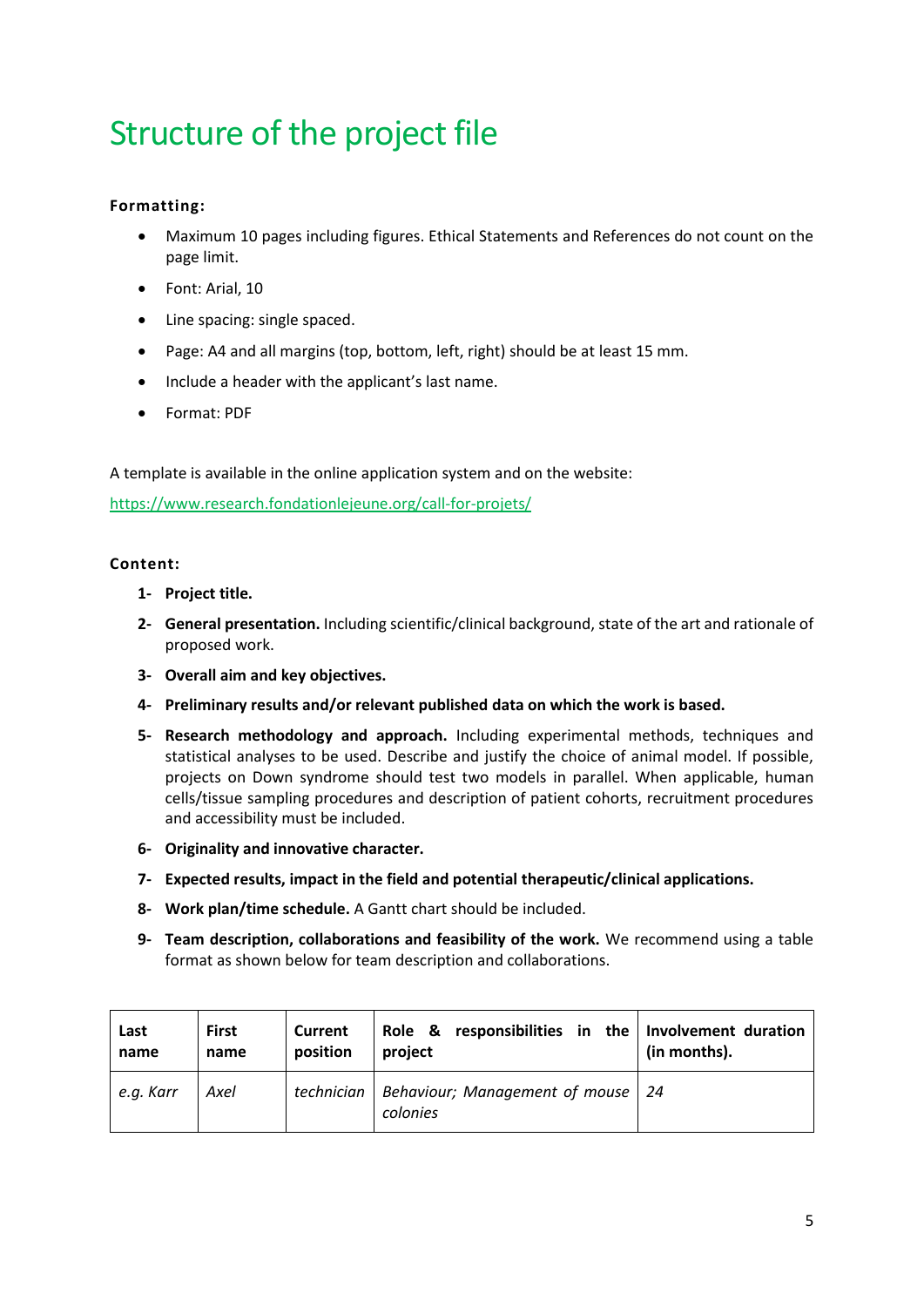- **10- Ethical statement.** Please write a maximum ½ page indicating the ethical aspects of the proposed work (e.g. work on animal models and/or human subjects) and a statement of compliance with all applicable international, national, and/or institutional standards. *Please note that in the case your application gets funded, you might be requested to provide the corresponding documentation (e.g. legal authorizations for work with animal models, final approved protocol for work that includes human subjects).*
- **11- References.** Use a full citation style for all the references. Please highlight team publications and include DOI or active PubMed links for the team publications only.

## <span id="page-5-0"></span>Evaluation and selection process

The most important evaluation criteria applied by the Scientific Advisory Board of the Jerome Lejeune Foundation are scientific/medical relevance of the project and excellence of the principal investigator.

Applications will initially be checked to ensure that they meet the all eligibility criteria. Applications not meeting the eligibility criteria will be rejected at this time.

The Scientific Advisory Board will evaluate, rank and select the projects to be financed. Selection will be primarily on:

- The project's scientific/medical excellence, novelty, feasibility, biological significance and potential impact on clinical or therapeutic applications.
- Applicant's CV and demonstrated capacity to lead the project.
- Preliminary results for advanced projects.

The Board of Directors of the Jerome Lejeune Foundation will take the final decision based upon the recommendations of the Scientific Advisory Board.

## <span id="page-5-1"></span>Terms and conditions

#### <span id="page-5-2"></span>**Financing terms**

- Funding duration: 12 or 24 months.
- The starting date of the grant must be no later than 6 months after signing the financial agreement.

#### <span id="page-5-3"></span>**Reporting**

Principal investigators commit to submit a scientific and financial report at 12 months into the grant period (intermediate report). A final report is due upon completion of the project, including all relevant outcomes (publications, patents, etc.).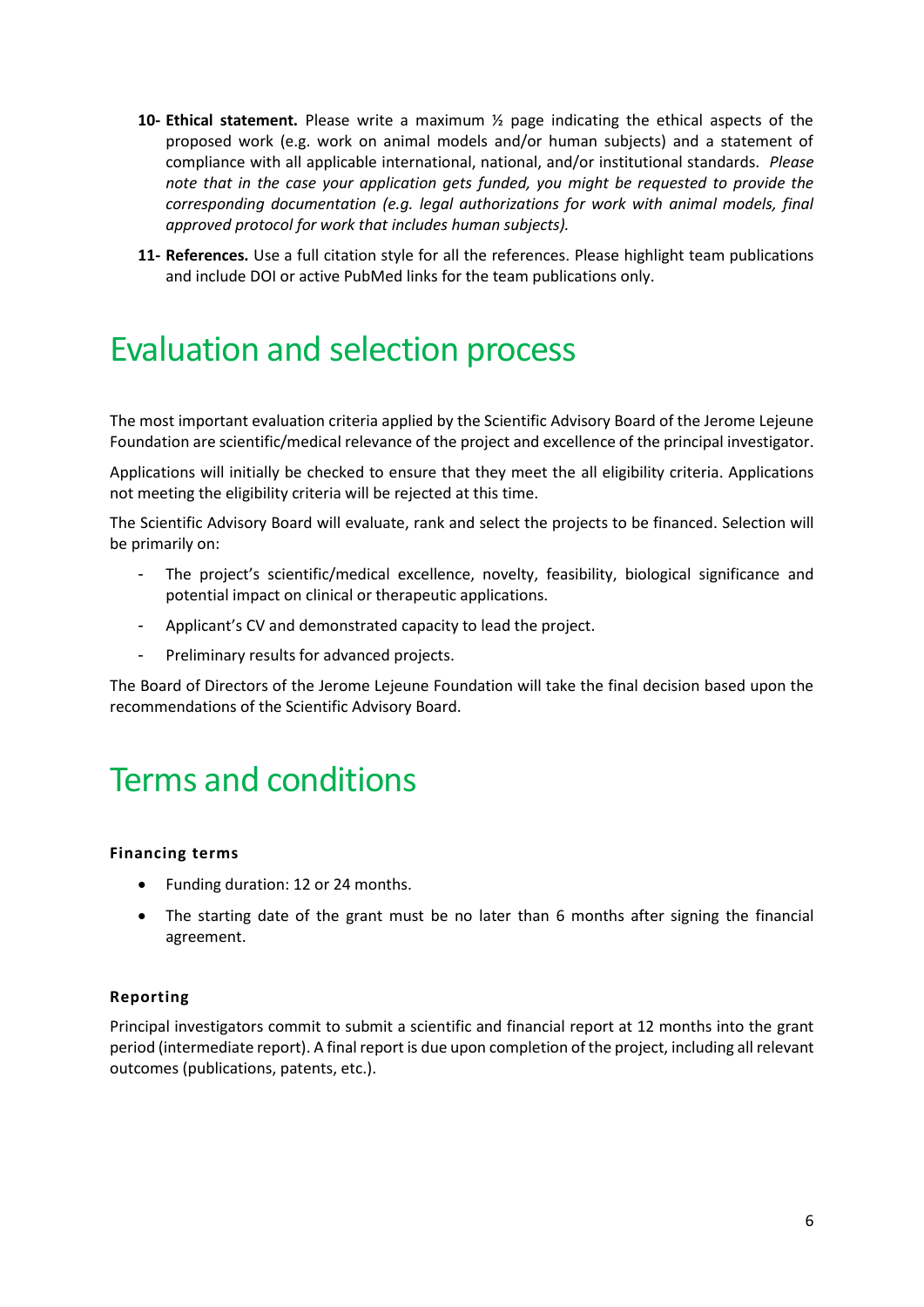#### <span id="page-6-0"></span>**Commitments**

• Applicants agree to the following principles:

1. None of the research work in the program uses human embryos, human embryonic stem cells, tissues, human cells obtained as a result of human abortion or human in vitro fertilization, or any other biological material of embryonic or foetal origin, especially when using gene libraries.

2. No research, within the framework of the program:

- genetically modifies gametes or cells from the human germline;

- creates gametes, embryos, embryonic development models, synthetic embryos (SHEEF [Synthetic human entities with embryo-like features], MEUS [Embryonnic model for scientific usage], embryoids, blastoids), human embryos modified by the addition of pluripotent animal cells (iPSCs or hESCs), animal embryos modified by the addition of human pluripotent cells (iPSCs or hESCs), whatever the technique used;

- does any research involving human cloning techniques.

3. Uses, or makes use, in the research work of the program, alternatives to human embryonic stem cells and alternatives to the human embryo.

4. The results of the work or research financed by the Fondation Jérôme Lejeune are not be published in the same article associating the results of other work which would have been carried out on human embryos, human embryonic cells, tissues or any biological material of embryonic or foetal origin.

5. Not to resort to one or more co-financing sources to carry out, within the framework of the program, work that would use embryos, cells, tissues or any other biological material of embryonic or foetal origin.

In the absence of an alternative of comparable efficacy and subject to the prior agreement of the Fondation Jérôme Lejeune, the use of the HEK 293 cell line is permitted within the framework of the research work of the programme. The use of this line is however left to the discretion of the Fondation Jérôme Lejeune.

Within the statutory framework of its recognized public utility purpose, the Fondation Jérôme Lejeune defends life from conception to natural death. This is why the present clause is an essential obligation of the present contract. Its violation will lead to the immediate resolution of the agreement and the restitution of all the sums paid by the Fondation Jérôme Lejeune.

- Researchers must adhere to the highest standards of research practice and integrity and follow academic, national and international standards of Good Scientific Practice (GSP), Good Laboratory Practice (GLP) and/or Good Clinical Practice (GCP).
- Research must be carried out in accordance with all the legal, health and safety, ethical and regulatory requirements relevant for the field.
- For research involving human subjects and/or model organisms, all ethical approvals and licences required to carry out the research must be obtained prior to the commencement of the study and must be in place throughout the research.
- When research involves human subjects, researchers are obliged to protect the rights, interests and safety of research participants.

### <span id="page-6-1"></span>**GDPR (General Data Protection Regulation)**

• In the scope of its research mission related to genetic intellectual disabilities, the Jerome Lejeune Foundation collects the personal data from the researchers who are applying. The data or information highlighted by an asterisk are mandatory for the processing of your application. The other data or information are optional and will be used, when provided by the